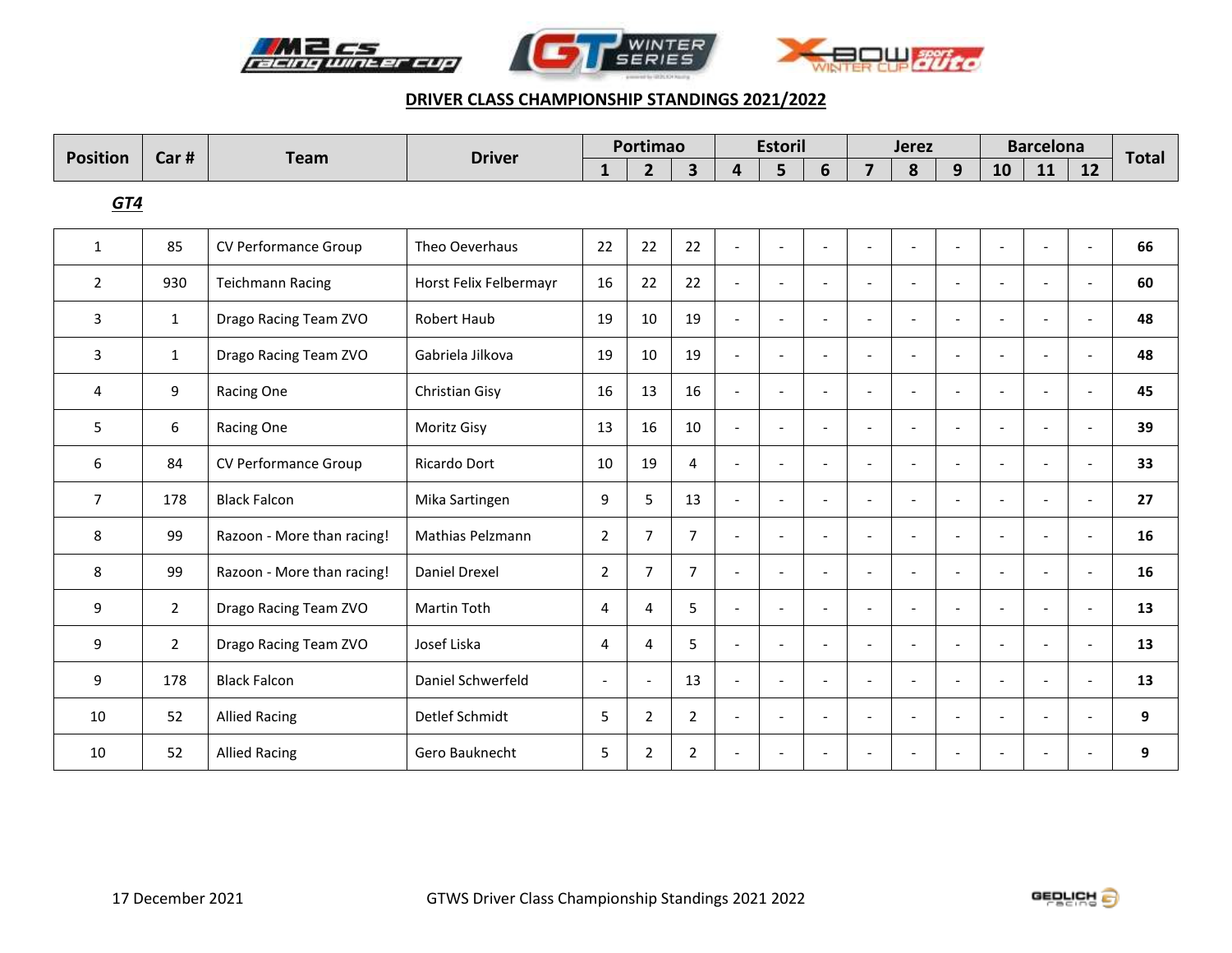





| <b>Position</b>                    | Car# | <b>Team</b>                                                 | <b>Driver</b>                          |    | Portimao |    |                          | <b>Estoril</b>           |                          | <b>Jerez</b>             |                          |                          | <b>Barcelona</b>         | <b>Total</b>             |    |    |
|------------------------------------|------|-------------------------------------------------------------|----------------------------------------|----|----------|----|--------------------------|--------------------------|--------------------------|--------------------------|--------------------------|--------------------------|--------------------------|--------------------------|----|----|
|                                    |      |                                                             |                                        | 1  | 2        | 3  | 4                        | 5                        | 6                        | 7                        | 8                        | 9                        | 10                       | 11                       | 12 |    |
| <b>BMW M2 CS Racing Winter Cup</b> |      |                                                             |                                        |    |          |    |                          |                          |                          |                          |                          |                          |                          |                          |    |    |
| 1                                  | 11   | Schnitzelalm Racing                                         | <b>Marcel Marchewicz</b>               | 18 | 22       | 22 | $\sim$                   | $\overline{\phantom{a}}$ |                          | ٠                        |                          |                          |                          | $\overline{\phantom{a}}$ |    | 62 |
| 1                                  | 11   | Schnitzelalm Racing                                         | Michael Sander                         | 18 | 22       | 22 | $\overline{\phantom{a}}$ | $\overline{\phantom{a}}$ |                          | $\overline{\phantom{a}}$ |                          |                          |                          |                          |    | 62 |
| $\overline{2}$                     | 81   | <b>BMW España Motorsport</b><br><b>Promotion Motorsport</b> | José Manuel de los<br>Milagros Viñegla | 22 | 18       | 18 | $\sim$                   | $\overline{\phantom{a}}$ |                          | $\overline{\phantom{a}}$ |                          |                          | ۰                        | $\overline{\phantom{a}}$ |    | 58 |
| 2                                  | 81   | <b>BMW España Motorsport</b><br><b>Promotion Motorsport</b> | Nerea Marti Marti                      | 22 | 18       | 18 | $\overline{\phantom{a}}$ |                          |                          | ٠                        |                          |                          |                          |                          |    | 58 |
| 3                                  | 111  | Schnitzelalm Racing                                         | Marco Buesker                          | 9  | 14       | 14 | $\overline{\phantom{a}}$ | $\overline{\phantom{a}}$ |                          | $\overline{\phantom{a}}$ |                          |                          |                          |                          |    | 37 |
| 3                                  | 111  | Schnitzelalm Racing                                         | Jay Mo Haertling                       | 9  | 14       | 14 | $\overline{\phantom{a}}$ |                          |                          | ٠                        |                          |                          |                          |                          |    | 37 |
| 4                                  | 101  | Schnitzelalm Racing                                         | Timo Kieslich                          | 14 | 9        | 9  | $\overline{\phantom{0}}$ | $\overline{\phantom{a}}$ | $\overline{\phantom{a}}$ | $\overline{\phantom{a}}$ | $\overline{\phantom{a}}$ | $\overline{\phantom{a}}$ | $\overline{\phantom{a}}$ | $\overline{\phantom{a}}$ |    | 32 |
| 4                                  | 101  | Schnitzelalm Racing                                         | Klaus Waibel                           | 14 | 9        | 9  | $\overline{\phantom{0}}$ | $\overline{\phantom{a}}$ | $\overline{\phantom{a}}$ | $\overline{\phantom{a}}$ | $\overline{\phantom{a}}$ | $\overline{\phantom{a}}$ | $\overline{\phantom{a}}$ | $\overline{\phantom{a}}$ |    | 32 |
| $C$ in D                           |      |                                                             |                                        |    |          |    |                          |                          |                          |                          |                          |                          |                          |                          |    |    |

### *Cup R*

|   | 32  | Huber Motorsport          | Jacob Schell       | 22 | 22                       | 22                       | $\overline{a}$           | $\overline{\phantom{a}}$ |                          |  |                          | $\overline{\phantom{a}}$ | ۰. | 66 |
|---|-----|---------------------------|--------------------|----|--------------------------|--------------------------|--------------------------|--------------------------|--------------------------|--|--------------------------|--------------------------|----|----|
|   | 131 | HP Racing International   | Ulrich Ziegler     | 11 | 19                       | 18                       | $\sim$                   | $\overline{\phantom{a}}$ |                          |  | $\overline{\phantom{a}}$ |                          |    | 48 |
|   | 131 | HP Racing International   | David Assfalg      | 11 | 19                       | 18                       | $\overline{\phantom{0}}$ |                          |                          |  |                          |                          |    | 48 |
| 3 | 991 | Team Laptime-Performance  | Tim Henrdrikx      | 19 | 11                       | 9                        |                          | $\overline{\phantom{a}}$ | $\overline{\phantom{a}}$ |  |                          | $\overline{\phantom{0}}$ | ۰. | 39 |
| 3 | 991 | Team Laptime-Performance  | <b>Ben Martins</b> | 19 | 11                       | 9                        |                          | $\overline{\phantom{0}}$ | -                        |  | $\overline{\phantom{0}}$ | $\overline{\phantom{0}}$ |    | 39 |
| 4 | 992 | Team Laptime-Performance  | Simon Eibl         | 15 | 15                       | $\overline{\phantom{0}}$ | $\overline{\phantom{0}}$ | $\overline{\phantom{0}}$ |                          |  |                          |                          |    | 30 |
| 4 | 992 | Team Laptime-Performance  | Tim Henrdrikx      | 15 | 15                       | $\overline{a}$           |                          | $\overline{\phantom{0}}$ |                          |  |                          |                          |    | 30 |
|   | 88  | Team [a-workx] Motorsport | Michael Brode      |    | $\overline{\phantom{0}}$ | 14                       | $\overline{\phantom{0}}$ | $\overline{\phantom{0}}$ |                          |  |                          |                          |    | 28 |

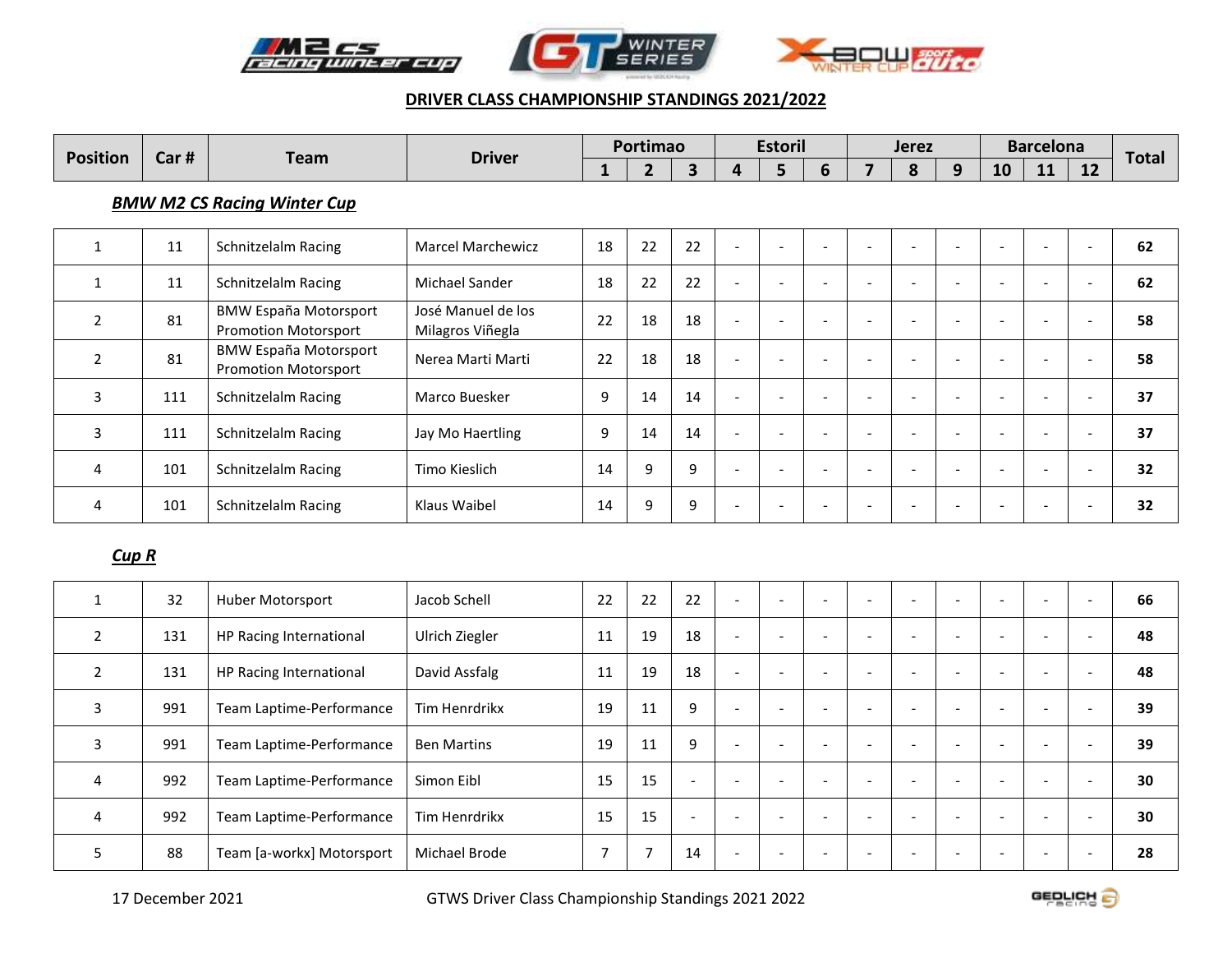





|                | <b>Position</b><br>Car # | <b>Team</b>            | <b>Driver</b>         |                | Portimao                 |                          |                          | <b>Estoril</b>           |                          |                          | <b>Jerez</b>             |                          |                          | <b>Barcelona</b>         |    | <b>Total</b> |
|----------------|--------------------------|------------------------|-----------------------|----------------|--------------------------|--------------------------|--------------------------|--------------------------|--------------------------|--------------------------|--------------------------|--------------------------|--------------------------|--------------------------|----|--------------|
|                |                          |                        |                       | 1              | $\overline{2}$           | 3                        | 4                        | 5                        | 6                        | $\overline{7}$           | 8                        | 9                        | 10                       | 11                       | 12 |              |
| <b>GTR</b>     |                          |                        |                       |                |                          |                          |                          |                          |                          |                          |                          |                          |                          |                          |    |              |
| 1              | 77                       | <b>Olimp Racing</b>    | Marcin Jedlinski      | 22             | 19                       | 22                       | $\overline{\phantom{a}}$ | $\overline{\phantom{a}}$ |                          | $\overline{\phantom{a}}$ | $\overline{\phantom{a}}$ |                          |                          | $\overline{\phantom{a}}$ |    | 63           |
| $\mathbf{1}$   | 77                       | Olimp Racing           | Karol Basz            | 22             | 19                       | 22                       | $\overline{\phantom{a}}$ | $\overline{\phantom{a}}$ | $\overline{\phantom{a}}$ | $\overline{\phantom{a}}$ | $\overline{\phantom{a}}$ |                          |                          | ۰                        |    | 63           |
| $\overline{2}$ | 21                       | LiLac Rennsport GmbH   | Jim Geddie            | 9              | 22                       | 19                       | $\overline{\phantom{a}}$ | $\overline{\phantom{a}}$ | $\overline{\phantom{a}}$ | $\overline{\phantom{a}}$ | $\overline{\phantom{a}}$ |                          | ٠                        | $\blacksquare$           |    | 50           |
| $\overline{2}$ | 21                       | LiLac Rennsport GmbH   | Glynn Geddie          | 9              | 22                       | 19                       | $\overline{\phantom{a}}$ | $\overline{\phantom{a}}$ |                          | $\overline{\phantom{a}}$ | $\overline{\phantom{0}}$ |                          |                          | ٠                        |    | 50           |
| 3              | 33                       | <b>Black Falcon</b>    | Axel Sartingen        | 16             | 15                       | 15                       | $\overline{\phantom{a}}$ | $\overline{\phantom{a}}$ | $\overline{\phantom{a}}$ | $\overline{\phantom{a}}$ | $\overline{\phantom{a}}$ | $\overline{\phantom{a}}$ | ٠                        | $\overline{\phantom{a}}$ |    | 46           |
| 4              | 5                        | Olimp Racing           | Stanislaw Jedlinski   | 19             | $\overline{7}$           | 11                       | $\overline{\phantom{a}}$ | $\overline{\phantom{a}}$ | $\overline{\phantom{a}}$ | $\overline{\phantom{a}}$ | $\overline{\phantom{a}}$ |                          |                          | $\overline{\phantom{a}}$ |    | 37           |
| 4              | 5                        | <b>Olimp Racing</b>    | Krystian Korzeniowski | 19             | $\overline{7}$           | 11                       | $\overline{\phantom{a}}$ | $\overline{\phantom{a}}$ | $\overline{\phantom{a}}$ | $\overline{\phantom{a}}$ | $\overline{\phantom{a}}$ | $\overline{\phantom{a}}$ | $\overline{\phantom{a}}$ | $\overline{\phantom{a}}$ |    | 37           |
| 5              | 36                       | Good Speed Racing Team | Piotr Wira            | 5              | 11                       | $\overline{7}$           | $\overline{\phantom{a}}$ | $\overline{\phantom{a}}$ | $\overline{\phantom{a}}$ | $\overline{\phantom{a}}$ | $\overline{\phantom{a}}$ | $\overline{\phantom{a}}$ | $\overline{\phantom{m}}$ | $\blacksquare$           |    | 23           |
| 6              | 33                       | <b>Black Falcon</b>    | Daniel Schwerfeld     | $\blacksquare$ | $\overline{\phantom{a}}$ | 15                       | $\overline{\phantom{a}}$ | $\overline{\phantom{a}}$ | $\overline{\phantom{a}}$ | $\blacksquare$           | $\overline{\phantom{a}}$ | $\overline{\phantom{a}}$ | $\overline{\phantom{a}}$ | $\overline{\phantom{a}}$ |    | 15           |
| $\overline{7}$ | 40                       | 10Q Racing Team        | Timo Scheider         | 12             | $\overline{\phantom{a}}$ | $\overline{\phantom{a}}$ | $\overline{\phantom{a}}$ | $\overline{\phantom{a}}$ | $\overline{\phantom{a}}$ | $\overline{\phantom{a}}$ | $\overline{\phantom{a}}$ | $\overline{\phantom{a}}$ | $\overline{\phantom{a}}$ | $\overline{\phantom{a}}$ |    | 12           |
| $\overline{7}$ | 40                       | 10Q Racing Team        | Johannes Stengel      | 12             |                          | $\overline{\phantom{a}}$ | ۰                        | $\overline{\phantom{a}}$ |                          | ٠                        |                          |                          |                          |                          |    | 12           |

# *KTM*

| ΩC<br>: Schiftner<br>$\overline{ }$<br>Robert<br>Razoon<br>- More than racing!<br>ںر<br>--<br>-- | 45<br>-- |
|--------------------------------------------------------------------------------------------------|----------|
|--------------------------------------------------------------------------------------------------|----------|

# *Cup X*

| $\sim$<br>76 | <b>Huber Racing</b> | David Kiefer  | 4F<br>--             | -- | $\sim$<br>ر د                        |  |  |  |  | 45 |
|--------------|---------------------|---------------|----------------------|----|--------------------------------------|--|--|--|--|----|
| $\sim$<br>76 | <b>Huber Racing</b> | Stefan Kiefer | $\overline{A}$<br>-- | -- | $\overline{a}$ $\overline{b}$<br>ر د |  |  |  |  | 45 |